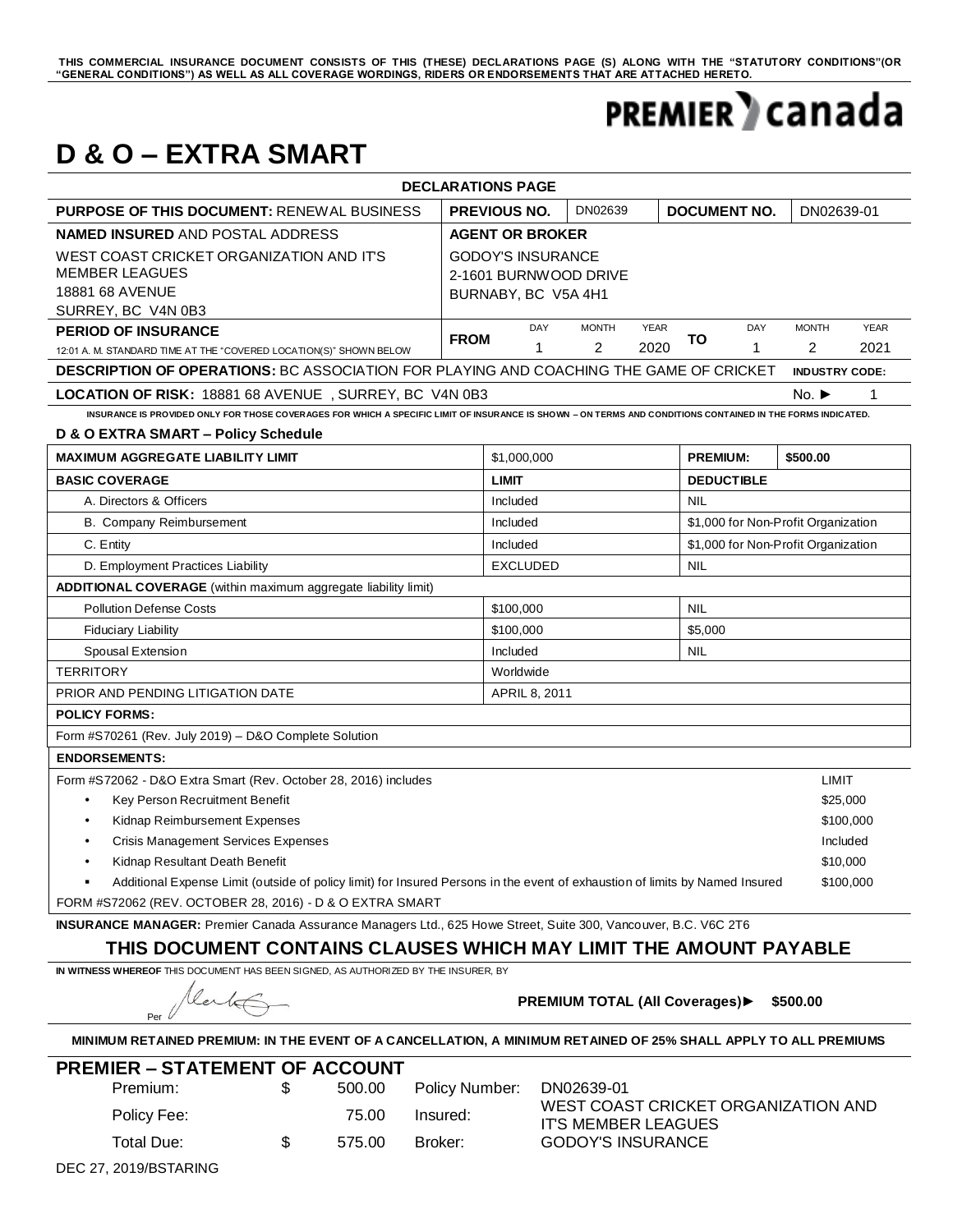### **LIST OF SUBSCRIBING COMPANIES**

| <b>THE INSURERS</b>                                       | <b>COVERAGE(S)</b><br><b>INSURED</b> | <b>SUM(S) INSURED OR</b><br><b>PERCENTAGE(S)</b> | <b>PREMIUM</b> |  |
|-----------------------------------------------------------|--------------------------------------|--------------------------------------------------|----------------|--|
| THE SOVEREIGN GENERAL INSURANCE<br><b>COMPANY</b><br>Per: | <b>D&amp;O</b><br>\$1,000,000        | 100%                                             | \$500.00       |  |
|                                                           |                                      | <b>TOTAL PREMIUM:</b>                            | \$500.00       |  |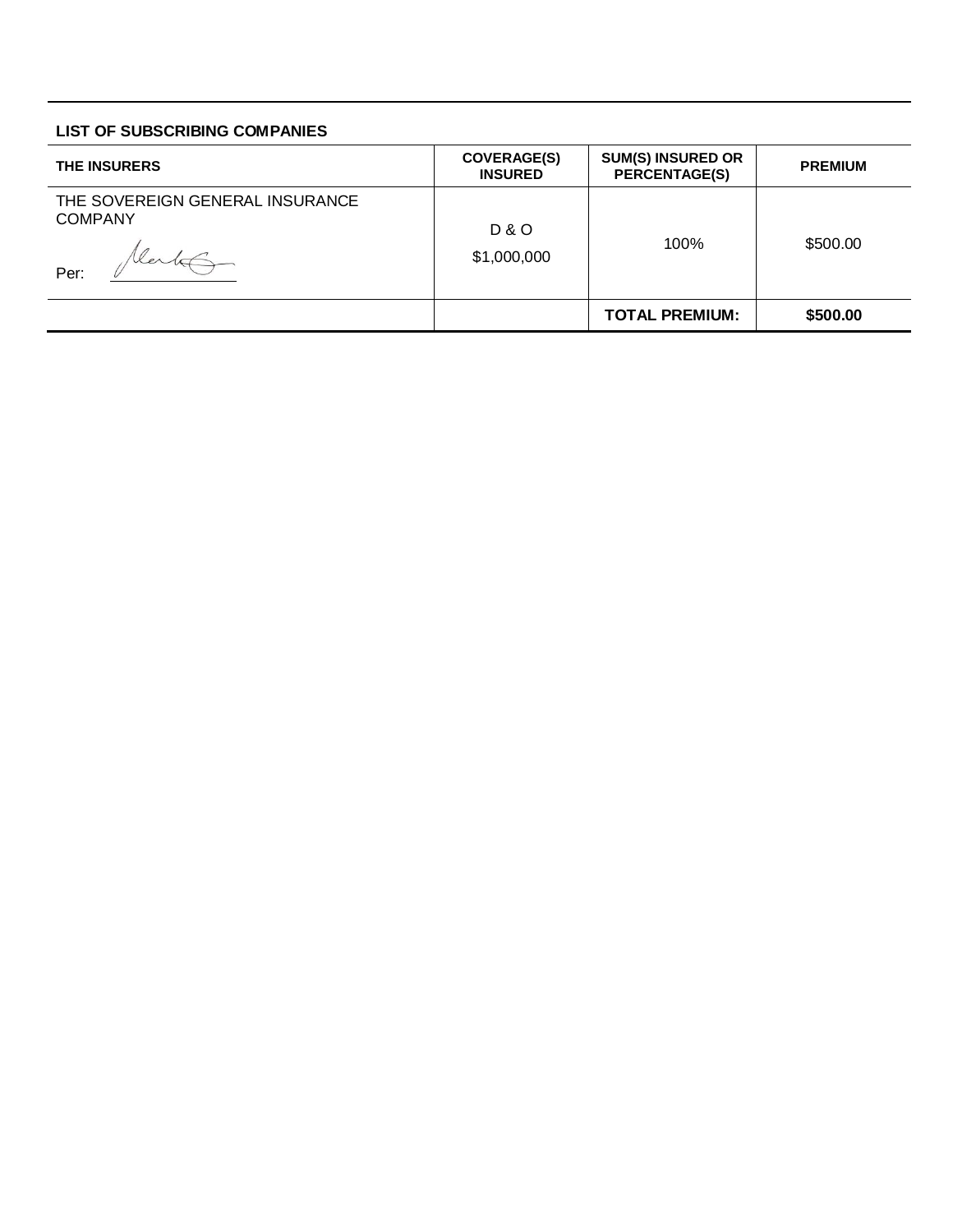#### **Form PMSTAT** (Rev. January 2019) **Policy Conditions**

Where the terms and conditions of this policy and forms attached hereto are in conflict with the applicable provincial statutes, the interpretation most favourable to the Insured shall prevail.

These conditions apply to all coverage insured by this policy except where such conditions and provisions may be modified or supplemented by forms or endorsements attached to this policy.

### **Statutory Conditions**

(Common Law Jurisdictions only)

#### 1. **MISREPRESENTATION**

If a person applying for insurance falsely describes the property to the prejudice of the Insurer, or misrepresents or fraudulently omits to communicate any circumstance that is material to be made known to the Insurer in order to enable it to judge the risk to be undertaken, the contract is void as to any property in relation to which the misrepresentation or omission is material.

#### 2. **PROPERTY OF OTHERS**

The Insurer is not liable for loss or damage to property owned by a person other than the Insured unless

- (1) otherwise specifically stated in the contract, or
- (2) the interest of the Insured in that property is stated in the contract.

#### 3. **CHANGE OF INTEREST**

The Insurer is liable for loss or damage occurring after an authorized assignment under the Bankruptcy and Insolvency Act (Canada) or a change of title by succession, by operation of law, or by death.

#### 4. **MATERIAL CHANGE IN RISK**

- (1) The Insured must promptly give notice in writing to the Insurer or its agent of a change that is (a) material to the risk, and
	- (b) within the control and knowledge of the Insured.
- (2) If an Insurer or its agent is not promptly notified of a change under subparagraph (1) of this condition, the contract is void as to the part affected by the change.
- (3) If an Insurer or its agent is notified of a change under subparagraph (1) of this condition, the Insurer may
	- (a) terminate the contract in accordance with Statutory Condition 5, or
	- (b) notify the Insured in writing that, if the Insured desires the contract to continue in force, the Insured must, within fifteen days after receipt of the notice, pay to the Insurer an additional premium specified in the notice.
- (4) If the Insured fails to pay an additional premium when required to do so under subparagraph (3) (b) of this condition, the contract is terminated at that time and Statutory Condition 5 (2) (a) applies in respect of the unearned portion of the premium.

#### 5. **TERMINATION OF INSURANCE**

- (1) This contract may be terminated,
	- (a) by the Insurer giving to the Insured fifteen days' notice of termination by registered mail or five days' written notice of termination personally delivered, or
	- (b) by the Insured at any time on request.
- (2) If the contract is terminated by the Insurer, (a) the Insurer must refund the excess of premium actually paid by the Insured over the prorated premium for the expired time, but in no event may
	- the prorated premium for the expired time be less than any minimum retained premium specified in the contract, and (b) the refund must accompany the notice unless the premium is subject to adjustment or determination as to amount, in which case the refund must be made as soon as practicable.
- (3) If the contract is terminated by the Insured, the Insurer must refund as soon as practicable the excess of premium actually paid by the Insured over the short rate premium for the expired time specified in the contract, but in no event may the short rate premium for the expired time be less than any minimum retained premium specified in the contract.
- The fifteen day period referred to in subparagraph (1) (a) of this condition starts to run on the day the registered letter or notification of it is delivered to the Insured's postal address.

#### 6. **REQUIREMENTS AFTER LOSS**

- (1) On the happening of any loss of or damage to insured property, the Insured must, if the loss or damage is covered by the contract, in addition to observing the requirements of Statutory Conditions 9, 10 and 11,
	- (a) immediately give notice in writing to the Insurer,
	- (b) deliver as soon as practicable to the Insurer a proof of loss in respect of the loss or damage to the insured property verified by statutory declaration, (i) giving a complete inventory of that property and showing in detail quantities and costs of that property and particulars of the amount of loss claimed,
		- (ii) stating when and how the loss occurred, and if caused by fire or explosion due to ignition, how the fire or explosion originated, so far as the Insured knows or believes,
		- (iii) stating that the loss did not occur through any wilful act or neglect or the procurement, means or connivance of the Insured,
		- (iv) stating the amount of other insurances and the names of other Insurers,
		- (v) stating the interest of the Insured and of all others in that property with particulars of all liens, encumbrances and other charges on that property, (vi) stating any changes in title, use, occupation, location, possession or exposures of the property since the contract was issued, and
		- (vii)stating the place where the insured property was at the time of loss,
	- (c) if required by the Insurer, give a complete inventory of undamaged property, showing in detail quantities and cost of that property, and
	- (d) if required by the Insurer and if practicable,
		- (i) produce books of account and inventory lists,
		- (ii) furnish invoices and other vouchers verified by statutory declaration, and
		- (iii) furnish a copy of the written portion of any other relevant contract.
- (2) The evidence given, produced or furnished under subparagraphs (1) (c) and (d) of this condition must not be considered proofs of loss within the meaning of Statutory Conditions 12 and 13.

#### 7. **FRAUD**

Any fraud or wilfully false statement in a statutory declaration in relation to the particulars required under Statutory Condition 6 invalidates the claim of the person who made the declaration.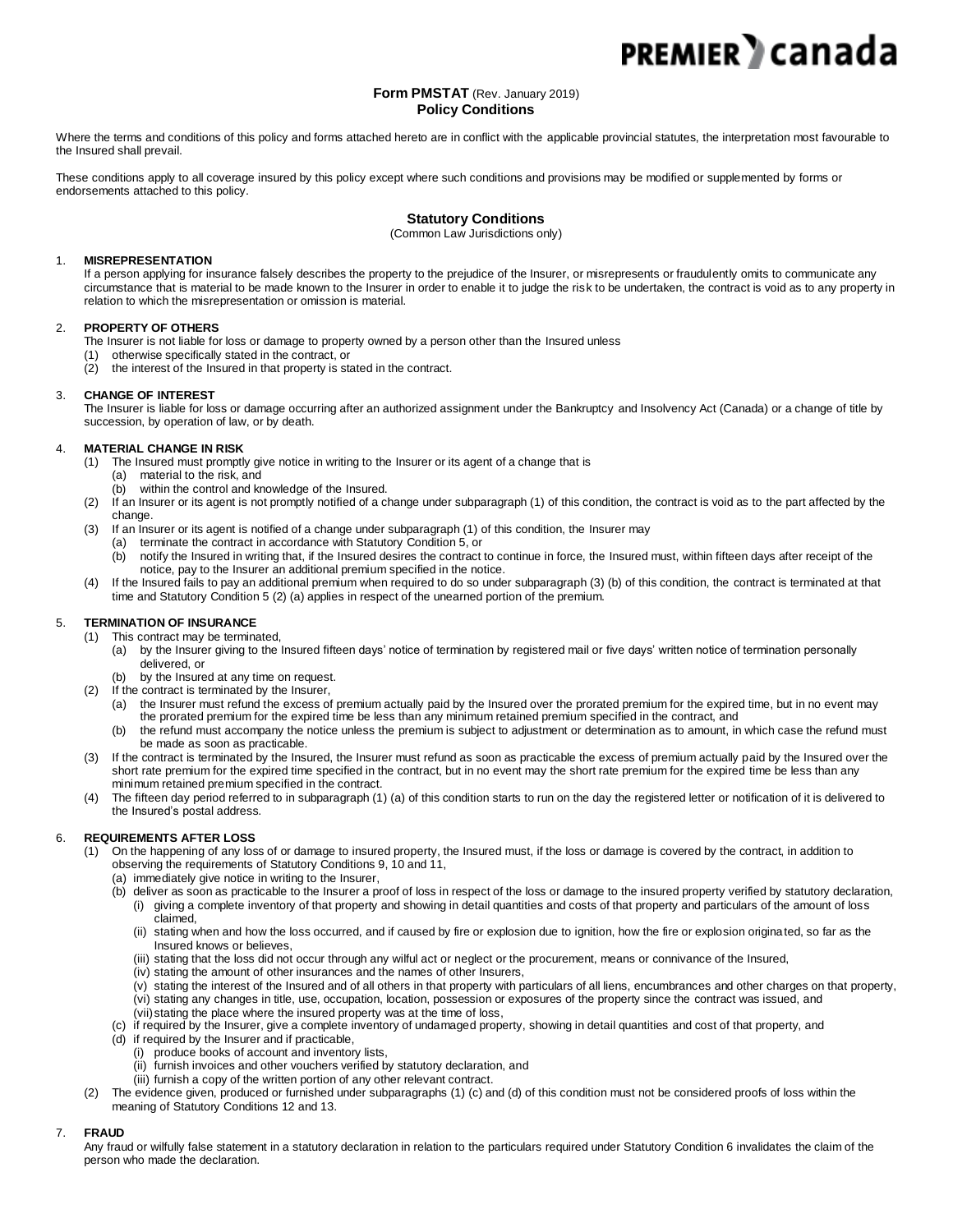#### 8. **WHO MAY GIVE NOTICE AND PROOF**

- Notice of loss under Statutory Condition 6 (1) (a) may be given and the proof of loss under Statutory Condition 6 (1) (b) may be made
- (1) by the agent of the Insured, if
	- (a) the Insured is absent or unable to give the notice or make the proof, and
	- (b) the absence or inability is satisfactorily accounted for, or
- (2) by a person to whom any part of the insurance money is payable, if the Insured refuses to do so or in the circumstances described in clause (a) of this condition.

#### 9. **SALVAGE**

- (1) In the event of loss or damage to insured property, the Insured must take all reasonable steps to prevent further loss or damage to that property and to prevent loss or damage to other property insured under the contract, including, if necessary, removing the property to prevent loss or damage or further loss or damage to the property.
- (2) The Insurer must contribute on a prorated basis towards any reasonable and proper expenses in connection with steps taken by the Insured under subparagraph (1) of this condition.

#### 10. **ENTRY, CONTROL, ABANDONMENT**

- After loss or damage to insured property, the Insurer has
- (1) an immediate right of access and entry by accredited representatives sufficient to enable them to survey and examine the property, and to make an estimate of the loss or damage, and
- (2) after the Insured has secured the property, a further right of access and entry by accredited representatives sufficient to enable them to appraise or estimate the loss or damage, but

(a) without the Insured's consent, the Insurer is not entitled to the control or possession of the insured property, and

(b) without the Insurer's consent, there can be no abandonment to it of the insured property.

#### 11. **IN CASE OF DISAGREEMENT**

- (1) In the event of disagreement as to the value of the insured property, the value of the property saved, the nature and extent of the repairs or replacements required or, if made, their adequacy, or the amount of the loss or damage, those questions must be determined using the applicable **dispute resolution process\*** set out in the Insurance Act*,* whether or not the Insured's right to recover under the contract is disputed, and independently of all other questions.
- (2) There is no right to a dispute resolution process under this condition until
	- (a) a specific demand is made for it in writing, and
	- (b) the proof of loss has been delivered to the Insurer.

**\*Appraisal process** will apply in all jurisdictions other than QC, BC, AB and MB. **Appraisal Process**: In the event of a disagreement as to the value of the Property insured, the property saved or the amount of the loss, those questions shall be determined by appraisal as provided under The Insurance Act there can be recovery under this contract whether the right to recover on the contract is disputed or not, and independently of all other questions; but there shall be no right to an appraisal until a specific demand therefor is made in writing and until after proof of loss has been delivered

#### 12. **WHEN LOSS PAYABLE**

Unless the contract provides for a shorter period, the loss is payable within sixty days after the proof of loss is completed in accordance with Statutory Condition 6 and delivered to the Insurer.

#### 13. **REPAIR OR REPLACEMENT**

- (1) Unless a dispute resolution process has been initiated, the Insurer, instead of making payment, may repair, rebuild, or replace the insured property lost or damaged, on giving written notice of its intention to do so within thirty days after receiving the proof of loss.
- (2) If the Insurer gives notice under subparagraph (1) of this condition, the Insurer must begin to repair, rebuild, or replace the property within forty-five days after receiving the proof of loss, and must proceed with all due diligence to complete the work within a reasonable time.

#### 14. **ACTION**

Every action or proceeding against the Insurer for the recovery of any claim under or by virtue of this contract shall be absolutely barred unless commenced within one year after the loss or damage occurs, unless legislation provides otherwise.

#### 15. **NOTICE**

- (1) Written notice to the Insurer may be delivered at, or sent by registered mail to, the chief agency or head office of the Insurer in the province.
- (2) Written notice to the Insured may be personally delivered at, or sent by registered mail addressed to, the Insured's last known address as provided to the Insurer by the Insured.

**NOTE:** To the extent that the Civil Code of the **Province of Quebec** is applicable to this contract General Conditions and Provisions as set out in the Civil Code of the Province of Quebec apply. These General Conditions and Provisions, a copy of which is available on request from the Insurer, apply to all perils insured by this policy, except where such conditions and provisions may be modified or supplemented in forms or endorsements attached to this policy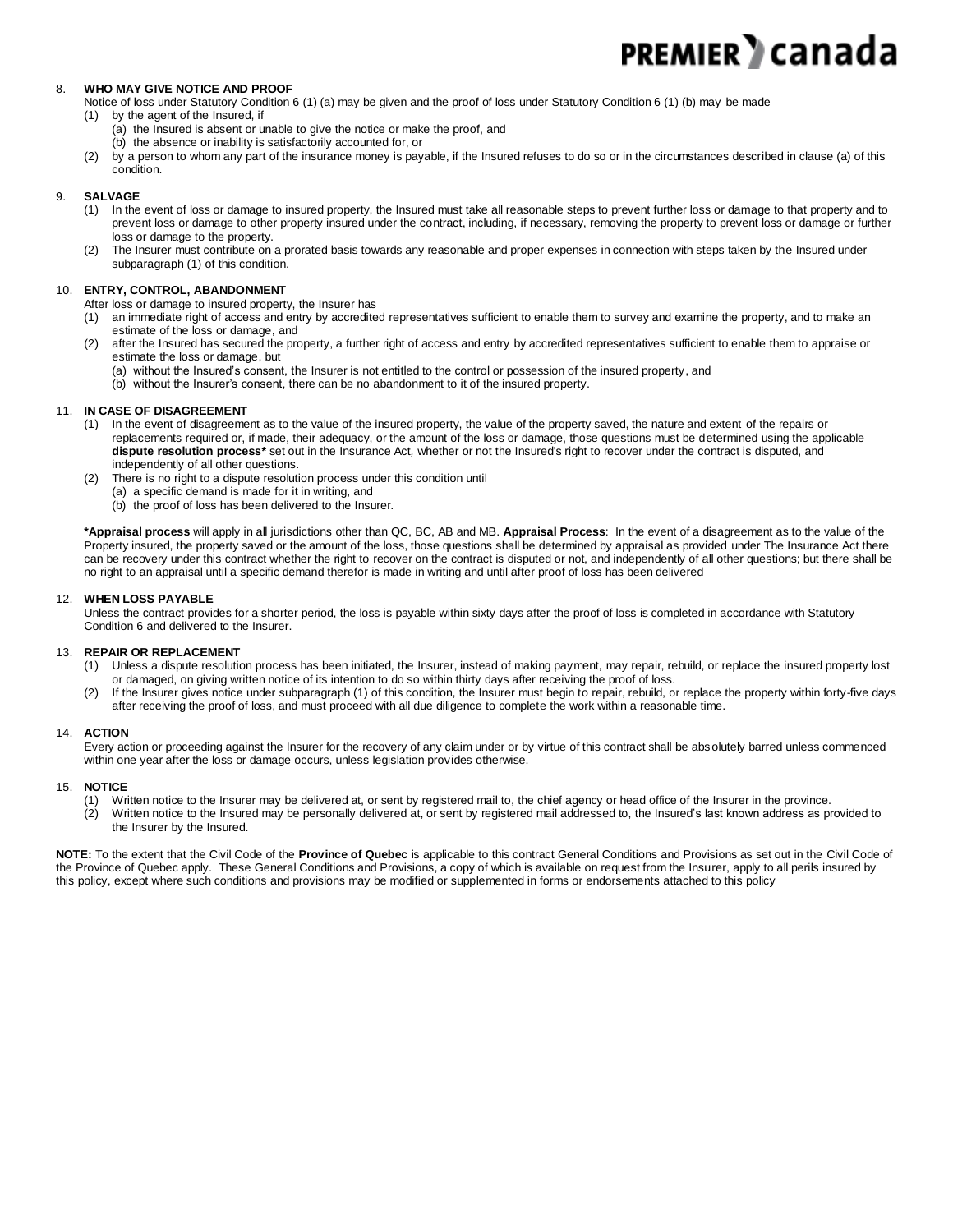#### **Form #S72061** (Rev. July 2019) **D&O Smart – Complete Solution**

**PLEASE READ CAREFULLY THIS INSURANCE POLICY IS WRITTEN ON A CLAIMS MADE AND REPORTED BASIS WITH ALL DEFENCE COSTS, CHARGES AND EXPENSES REDUCING THE LIMIT OF LIABILITY. PLEASE REFER TO THE CONDITIONS AND EXCLUSIONS CONTAINED IN THIS CONTRACT.**

Key words and phrases which appear in bold type and quotations have special meanings. Refer to Part III Policy Definitions section**.** 

#### **PART 1**

#### **WHAT WE AGREE TO INSURE**

We will pay on behalf of an "**Insured"** a **" Loss**" arising from a "**Claim**" against an "**Insured"** for a "**Wrongful Act"** subject to the terms and conditions and exclusions contained herein. In consideration of the payment of the premium and in reliance upon the statements made in the application, the supplementary applications and any additional document(s) for this insurance which are made a part thereof, the "**Insurer"** agrees to provide insurance as follows:

#### **1. BASIC COVERAGE**

This Form insures only those items for which a limit of insurance is specified on the "Declarations Page".

- **A** If during the "**Policy Period"** any **"Claim(s)"** are made against any of the **"Insured Person(s)"** for "**Wrongful Act(s**)" and reported to the "**Insurer"** pursuant to the terms of this policy, the "**Insurer"** shall pay on behalf of the "**Insured Person(s)"** all "**Loss"** for which the "**Insured Person(s)"** shall become legally obligated to pay, except for such **"Loss**" which the "**"Named Insured"(s)"** is required by law, or agrees as permitted by law, to indemnify such **"Insured Person(s)**" unless and to the extent that the "**"Named Insured"(s)"** is unable or unwilling to make actual indemnification solely by reason of its "**insolvency"**.
- **B** If during the **"Policy Period**" any "**Claim(s)"** are made against any of the **"Insured Person(s)"** for a "**Wrongful Act(s)"** and reported to the "**Insurer"** pursuant to the terms of this policy, the "**Insurer"** shall pay on behalf of the "**"Named Insured"(s)"** all **"Loss**" for which the "**"Named Insured"(s**)" is required by law, or agrees as permitted by law, to indemnify such "**Insured Person(s)".**
- **C -** If during the "**Policy Period"** any **"Claim(s)"** are made against the **"Named Insured"** for "**Wrongful Act(s**)" and reported to the "**Insurer"**  pursuant to the terms of this policy, the "**Insurer"** shall pay on behalf of the "Named **Insured(s)"** all "**Loss"** for which the "Named **Insured"** shall become legally obligated to pay.
- **D** If during the **"Policy Period**" any "**Claim(s)")** are made against the **"Insured(s)"** for a **"Employment Practices Liability Wrongful Act(s)"** and reported to the "**Insurer"** pursuant to the terms of this policy, the "**Insurer"** shall pay on behalf of the **"Insured(s)"** all **"Loss"** for which the **"Insured(s)**" shall become legally obligated to pay.

#### **WHERE COVERAGE APPLIES**

**2**. **TERRITORY**

The coverage provided under this policy shall apply worldwide except in those jurisdictions where it is prohibited by law.

#### **WHAT WE AGREE TO DEFEND**

#### **3. DEFENSE & SETTLEMENT**

- (a) With respect to "**Claim(s)**" covered under Part I, Item 1 Basic Coverage, the "**Insurer"** shall have the right and duty to:
	- (i) defend any "**Claim(s)**" against the "**Insured(s)**;"
	- (ii) select defense counsel to defend any "**Claim(s)**";
	- (iii) investigate and negotiate the settlement of any "**Claim(s)**" as it deems expedient.
- (b) The "**Insured(s)**" shall not incur "**Costs, Charges and Expenses**", or admit liability, offer to settle, or agree to any settlement in connection with any "**Claim(s)**" without the express prior written consent of "**Premier"**, which consent shall not be unreasonably withheld. The "**Insured(s)**" shall provide "**Premier"** with all information and particulars it may reasonably request in order to reach a decision as to such consent. The "**Insurer"** shall not be liable to make any payment for any "**Loss**" resulting from any admission of liability, agreement to settle, or "**Costs, Charges and Expenses**" incurred prior to "**Premier's"** express written consent.
- (c) The **Insurer** shall not settle or compromise any "**Claim(s)**" without the written consent of the "**Named Insured**(s)". If, however, the "**Named Insured(s)**" does not consent to any settlement recommended by the **Insurer** and shall elect to contest the "**Claim(s)**," then the **Insurer**'s liability for the "**Claim(s)**" is limited to:
	- (i) the amount in excess of the **"Deductible"** for which the "**Claim(s)**" would have been so settled plus the "**Costs, Charges and Expenses**" incurred with its consent up to the date of such refusal settle; plus
	- (ii) eighty per cent (80%) of any additional covered "**Loss**" including "**Costs, Charges and Expenses**," in excess of the amount in clause (i) above, incurred subsequent to such refusal.
- (d) The "**Insurer**'s" duty to defend any "**Claim(s)**" covered by this Policy shall cease upon exhaustion of the Limit of Liability as shown in the Declarations.

#### **HOW THE LIMITS AND "DEDUCTIBLES" APPLY**

**4. LIMIT OF LIABILITY & "DEDUCTIBLE"**

- (a) The amount shown in the Declarations shall be the "**Insurer**'s" maximum aggregate liability for "**Loss**" in respect of all "**Claim(s)**" made against the "**Insured**(s)" during any one "**Policy Period**" and reported in accordance with Part IV Item 14 – Notice of "**Claim(s)**"
- (b) More than one "**Claim(s)**" involving the same "**Wrongful Act(s)**" or **"Employment Practices Liability Wrongful Act(s)"** of one or more "**Insured**(s)" is an "**Inter-related Wrongful Act(s)**" and will constitute a single "**Claim(s)**" and such single "**Claim(s)**" shall be deemed to have been made pursuant to Part IV, Item 12 – "**Inter-related Wrongful Act(s)**" and Date of "**Claim(s)**" Clause.
- (c) The **"Insurer"** shall only be liable for "**Loss**" in excess of the **"Deductible"** as stated in the Declarations. The **"Deductible"** shall not apply to "**Costs, Charges and Expenses**.".
- (d) "**Costs, Charges and Expenses**" shall be part of and not in addition to the Limit of Liability as shown in the Schedule and such "**Costs, Charges and Expenses**" shall reduce the Limit of Liability as shown in the Declarations.
- (e) In the event a single "**Loss**" is covered in part under Part I, Items 1(a), 1(b), and 1(c) Basic Coverage, the **"Deductibles**" as stated in the Schedule shall be applied separately to that part of the "**Loss**" covered by each insuring clause and the sum of the **"Deductibles**" so applied shall constitute the "**Deductible**" for each single "**Loss**" provided, the total **"Deductible"** as finally determined shall in no event exceed the largest applicable **"Deductible"** as shown in the Declarations.

#### **5. Spousal Extension**

This Policy shall cover "Loss" arising from any "**Claim(s)**" for an actual or alleged "**Wrongful Act(s)** of an "**Insured Person(s)**" made against the lawful spouse (whether such status is derived by reason of a statutory law, common law or otherwise of any applicable jurisdiction in the world) of such "**Insured Person(s)**", but only to the extent that the spouse is a party to such "**Claim(s)**" solely out of his or her capacity as the spouse of an "**Insured Person(s)**", and only for the purpose of any such "**Claim(s)**" seeking damages recoverable from marital community property, property jointly held by the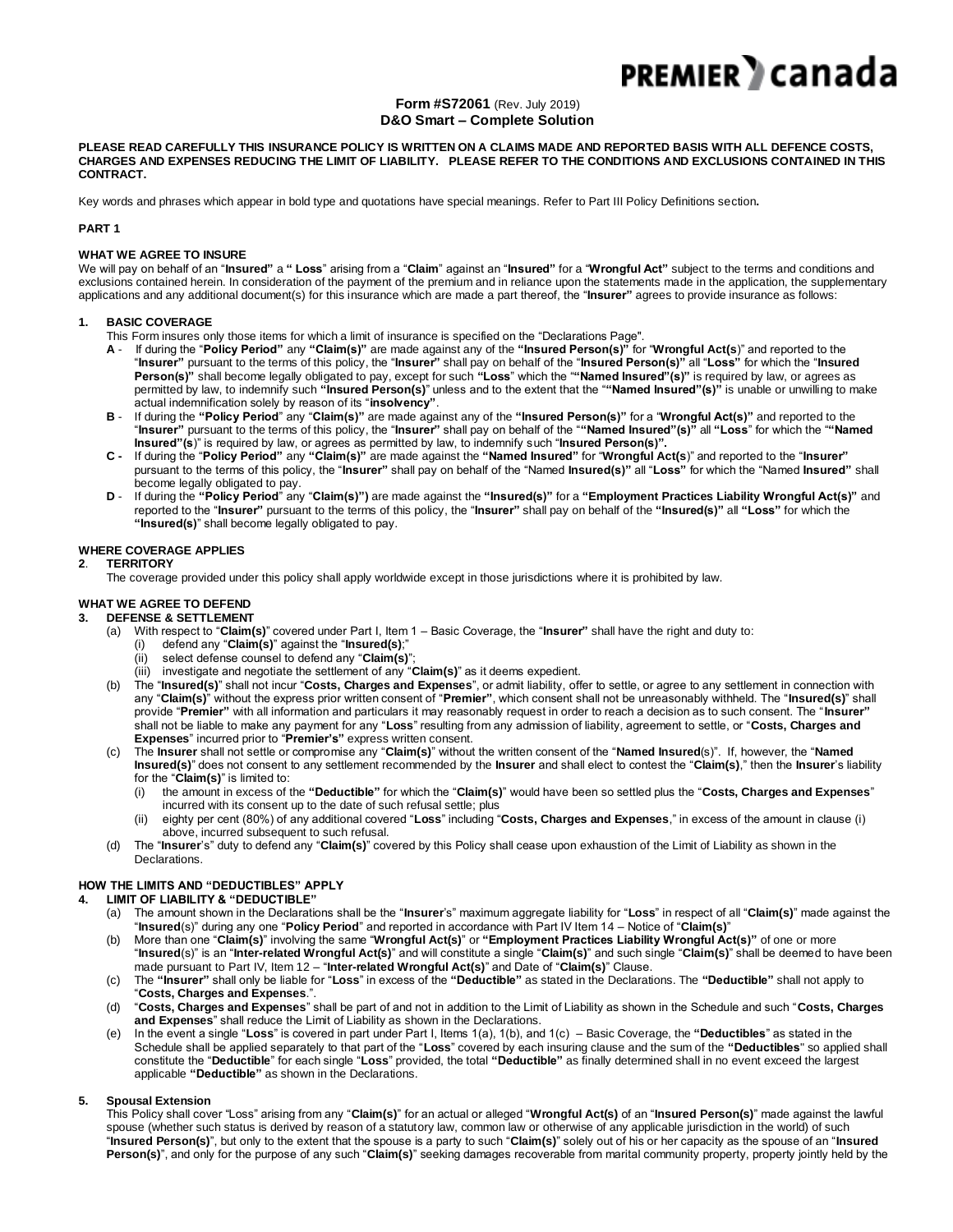"**Insured Person(s)**" and the spouse or property transferred from an "**Insured Person(s)**" to the spouse. However, this Policy shall not afford coverage for any "**Claim(s)**" for any actual or alleged "**Wrongful Act(s)**" of the spouse.

PREMIER **»** canada

#### *6. Fiduciary Liability:*

The **"Insurer"** will pay on behalf of the **"Named Insured"** Loss for which the **"Named Insured"** is legally liable in the administration of an "**Employee Benefit Plan"**, excluding Defined Benefit Pension Plans. The Limit of Liability shall not exceed one hundred thousand (\$100,000) and is also subject to the Policy Aggregate as per Item 4(a) of the Limit of Liability & **"Deductible**" section.

#### **7. Outside Non-Profit Entity Directorship Coverage**

This Policy shall cover any **"Loss**" related to **"Claims"** for "**Wrongful Act(s)"** made against any **Insured Person(s)** who acts as a director, officer, or trustee of any "**Outside Non-Profit Entity";** provided that such position is with the knowledge and consent of, or is at the direction or request of the "**Named Insured(s)."**

Coverage under this clause shall be specifically excess of any insurance obtained by the **"Outside Non-Profit Entity"** and any indemnification provided to the Insured Person(s) by such "**Outside Non-Profit Entity".**

#### **REPORTING CLAIMS AFTER TERMINATION OF POLICY**

#### **8. AUTOMATIC REPORTING PERIOD**

This Policy shall automatically provide an extended reporting period of sixty (60) days, following the termination of this Policy, for the reporting of any "**Claim(s)**", but only with respect to "**Wrongful Act(s)**" or **"Employment Practices Liability Wrongful Act(s)"** committed prior to such termination date. This extended sixty (60) day reporting period will not apply if the Policy is cancelled because of non-payment of the premium by the "**Insured(s)"** or if replacement coverage is obtained.

#### **OPTIONAL ADDITIONAL EXTENDED REPORTING PERIOD**

#### **9. DISCOVERY PERIOD**

If the "**Insurer"** or the "**Insured**(s)" cancel or refuse to renew this Policy, and provided that the premium has been fully paid, the **"Insured(s)"** shall have the right, upon payment of an additional premium, to an extension of the coverage granted by this Policy in respect of any "**Claim(s)**" which are made during the twelve (12) months after the termination of the Policy, but only with respect to any "**Wrongful Act(s)**" or **"Employment Practices Liability Wrongful Act(s)"** committed or alleged to have been committed prior to such termination date. Such twelve (12) month period is hereinafter referred to as the Discovery Period. The additional premium to be charged will be fifty per cent (50%) of the previous annual premium. This right of extension shall cease unless written notice is given to the **Insurer** within sixty (60) days after the termination date, together with full payment of the premium for this extension. The Discovery Period will be part of the immediately preceding "**Policy Period**" and shall not operate to increase the Limit of Liability of such "**Policy Period**".

The additional premium for the Discovery Period shall be fully earned at the inception of the Discovery Period. The Discovery Period, once incepted, is not cancellable.

For the purposes of this clause, the **Insurer**'s quote of differing terms for renewal purposes, including differing conditions, premium, Limits of Liability or **"Deductible"**, does not constitute a refusal to renew this Policy.

#### **PART II**

#### **WHAT IS NOT COVERED**

#### **PART II - EXCLUSIONS**

The **"Insurer"** shall not be liable to make any payment for "**Loss**" in connection with any "**Claim(s)**" made against the "**Insured**(s):"

#### **1. Bodily Injury/Property Damage:**

#### For any actual or alleged:

- (a) bodily injury, sickness, disease, death, assault or battery or molestation of any person;
- (b) property damage, or any actual or alleged damage to or destruction of any tangible property including loss of use thereof;
- (c) mental anguish, emotional distress, defamation, invasion of privacy, slander or humiliation; however, part (c) shall not apply with respect to any "**Employment Practices Liability Wrongful Act(s)**".

#### **2. Contractual:**

Based upon, or arising out of, any actual or alleged breach of contract or failure to proceed with a contract whether oral or written, however this exclusion will not be applicable to:

- (a) "**Claim(s)**" made against the "**Insured Person(s)"** alleging wrongful or unjust dismissal, but only to the extent that such "**Claim(s)**" is seeking damages arising from the manner in which the claimant was dismissed from employment by the "**Insured Person(s)**" with respect to Insuring Agreement 1(D) only; or
- (b) the "**Costs, Charges and Expenses**" subject to Part IV Item 3- Allocation, in respect of "**Employment Practices Liability Wrongful Act(s))**" under Insuring Agreement 1(D) only; or
- (c) "**Claim(s)**" for which the "**Insured**(s)" would have liability in the absence of such contract but only to the extent that such liability arises in the absence of such contract.

#### **3. Employee Benefits:**

Based upon, arising out of, or attributable to any actual or alleged violation of the responsibilities, duties or obligations imposed upon any **"Insured(s)"** by the Pension Benefits Standards Act,R.S.C. 1985, c. 32 (2<sup>nd</sup> Supp.), the Ontario Pension Benefits Standards Act, R.S.O.1990, c. P-8, the Employee Retirement Income Security Act of 1974 of the United States of America and amendments thereto or by similar provincial, state, territorial or local legislation, the Canada Health Act, R.S.C. 1985, c. C-6, the Ontario Health Insurance Act, R.S.O. 1990, c.H.6, or similar provincial, state,territorial or local legislation, the Ontario Insurance Act, R.S.O.1990, C. I.8 or similar provincial, state, territorial or local legislation. Legislation governing the Canada Pension Plan, workers compensation, employment insurance, social or old age security, employee disability or health insurance or similar provisions of any federal, provincial, state, territorial or local law, or for the cost of compliance therewith.

#### **4. Employment Standards:**

Based upon, arising out of, or attributable to any actual or alleged violation of the responsibilities, duties or obligations imposed upon any "**Insured**(s)" by the Canada Labour Code, the Occupational Health and Safety Act of Ontario, or any rules or regulations promulgated there under or any similar federal, provincial, state, territorial or local, statutory or common law or for the cost of compliance therewith.

#### **5. Fraudulent Acts/Personal Profit or Remuneration:**

Based upon, brought by or attributable to: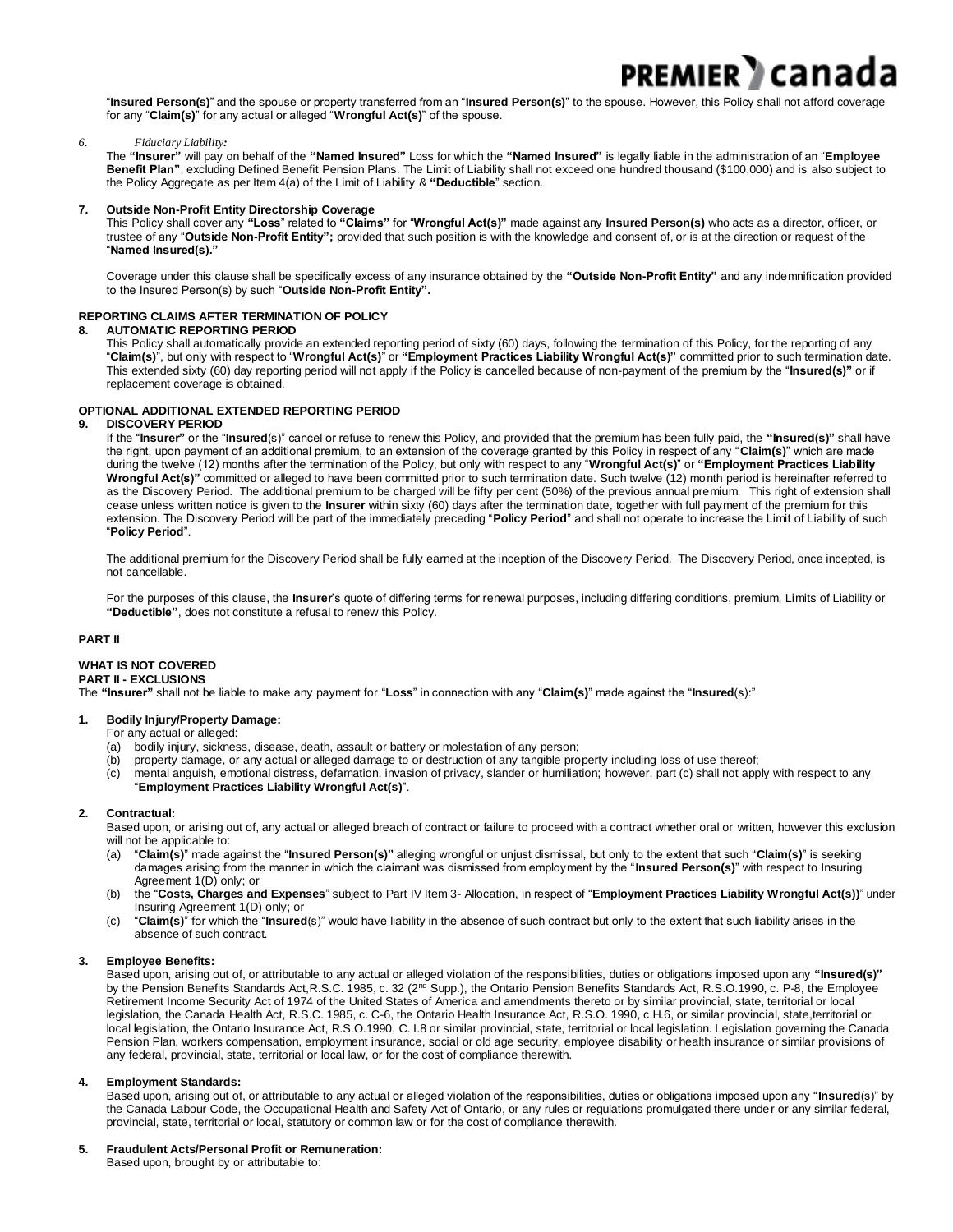- (a) the fraudulent, dishonest or criminal acts of the "**Insured Person(s)**"; or
- (b) the "**Insured Person(s)**" gaining any personal profit, remuneration or advantage to which they were not legally entitled; provided however the provisions of this exclusion shall not apply unless a judgment or other final adjudication of the "**Claim(s)**" shall establish that such conduct in fact occurred.

Note: For the purposes of determining the applicability of Part II Item 5 – Fraudulent Acts/Personal Profit or Remuneration exclusion, it is understood and agreed that:

(i) any fact pertaining to or knowledge possessed by any one "**Insured Person(s)**" shall not be imputed to any other "**Insured Person(s)**"; and (ii) any fact pertaining to or knowledge possessed by any past, present or future chair of the board, president, executive director or chief financial officer of the "**"Named Insured"(s)"** shall be imputed to the "**"Named Insured"(s)".**

#### **6. "Insured(s)" versus "Insured(s)" – Claims brought by Insiders:**

By or on behalf of, or at the direction of, or for the benefit, directly or indirectly, of any **"Insured(s)"**, however, this exclusion shall not apply to "**Claim(s)**": (a) brought under Insuring Agreement 1(a) made directly or derivatively provided that such "**Claim(s)**" is maintained without the solicitation, assistance,

- participation or intervention of any or all of the "**Insured Person(s)**"; or (b) brought by any "**Insured**(s)" in the form of cross claim or third party claim for contribution or indemnity which results directly or indirectly from a "**Claim(s)**" not otherwise excluded by the terms of the Policy; or
- (c) brought or maintained by a trustee in bankruptcy of the "**"Named Insured"(s)",** an interim receiver appointed pursuant to the provisions of the Bankruptcy and Insolvency Act, R.S.C. 1985, c.B-3, a liquidator appointed pursuant to the provisions of the Winding-up and Restructuring Act, R.S.C. 1985, c.W-11, a monitor appointed pursuant to the provisions of the Companies' Creditors Arrangement Act, R.S.C. 1985, c. C-36, or a receiver or receiver and manager appointed pursuant to the Courts of Justice Act, R.S.O. 1990, c.C.43, or pursuant to other similar federal, provincial, state or territorial legislation; or
- (d) brought by any "**Insured Person(s)** who has not served as a duly elected or appointed director or officer of the **"Named Insured"**(s) for at least three (3) years preceding the date upon which the **Claim(s)** is first made or
- (e) for **"Employment Practices Liability Wrongful Act(s)**", brought by an employee of the "**"Named Insured"**(s)"; or
- (f) brought and maintained independently of, and without the assistance, participation or intervention of any "**"Named Insured"**(s)"; provided however, if any "**Insured Person(s)**" has protection for any retaliatory conduct by the "**"Named Insured"**(s)" under any federal, provincial, state or territorial legislation, then for the purpose of this exception, such activity will not alone be considered to be with the solicitation, assistance or active participation of any "**"Named Insured"**(s)" or any such "**Insured Person(s)**".

#### **7. Intellectual Property**

Based upon, arising out of, directly or indirectly resulting from, attributable to, in any way involving, or in connection with any actual or alleged intentional or unintentional breach or infringement or any patent or copyright or trademark or any other form of intellectual property.

#### **8. Nuclear Liability:**

- (a) for liability imposed by or arising under the Nuclear Liability Act; nor
- (b) for "Loss" with respect to which an "**Insured Person(s)**" under this Policy is also **Insured** under a contract of nuclear energy liability insurance (whether the "**Insured Person(s)**" is unnamed in such contract or whether or not it is legally enforceable by the "**Insured Person(s)**") issued by the Nuclear Insurance Association of Canada or any other Insurer or group or pool of Insurers or would be an "**Insured Person(s)**" under any such Policy but for its termination upon exhaustion of its limit of liability; nor
- (c) for "**Loss**" resulting directly or indirectly from the "Nuclear Energy Hazard" arising from:
	- (i) the ownership, maintenance, operation or use of a "Nuclear Facility" by or on behalf of an "**Insured Person(s)**";
	- the furnishing by an *Insured* of services, materials, parts or equipment in connection with the planning, construction, maintenance, operation or use of any "Nuclear Facility"; and
	- (iii) the possession, consumption, use, handling, disposal or transportation of "Fissionable Substance(s)"s, or of other "Radioactive Material" (except radioactive isotopes, away from a "Nuclear Facility", which have reached the final stage of fabrication so as to be usable for any scientific, medical, agricultural, commercial or industrial purpose) used, distributed, handled or sold by an "**Insured Person(s)**".

#### **9. Pollution:**

- Based upon, arising out of, directly or indirectly attributable to or in consequence of
- (a) the actual, alleged or threatened discharge, dispersal, release, seepage, migration or escape of Pollutants into, in or upon real or personal property, water or the atmosphere;

#### or;

(b) any direction or request to test for, monitor, clean up, remove, contain, treat, detoxify or neutralize "**Pollutants**";

Provided however, this exclusion shall not apply to:

- i) any "**Claim(s)**" for "**Employment Practices Liability Wrongful Act(s)**" arising from actual or threatened disclosure of the matters described in this exclusion.
- ii) '**Costs, Charges and Expenses**' arising out of "**Wrongful Acts"** within the territorial limits and jurisdiction of Canada to a maximum \$100,000 Limit of Liability and is included in the Aggregate Policy Limit.

#### **10. Professional Services**:

Based upon, arising out of directly or indirectly, or in any manner attributable, in whole or in part, to the rendering or failure to render "**Professional Services"** to others either gratuitously or for a fee.

#### **11. Prior Knowledge:**

Based upon, arising out of, relating to, directly or indirectly resulting from or in consequence of, or in any way involving any **"Wrongful Acts'** or **"Employment Practices Liability Wrongful Act(s)",** prior and/or pending civil, criminal, administrative or investigative proceeding involving the "**Insured(s)**" and known to the "**Insured(s)**" or any fact, circumstance or situation underlying or alleged prior to the issuance of this coverage.

#### **12. Prior or Pending Litigation:**

Based upon, arising out of, directly or indirectly resulting from or in consequence of, or in any way involving any "**Wrongful Act(s)**" or **"Employment Practices Liability Wrongful Act(s)"** or any fact, circumstance or situation which has been the subject of any notice given as of or prior to the applicable Prior and Pending Litigation Date set forth in the Declarations for which this coverage is a direct or indirect renewal or replacement.

#### **13. Securities:**

Based upon, arising out of, relating to, directly or indirectly resulting from or in consequence of, or in any way involving actual or attempted offering, solicitation, sale, distribution or issuance of securities to the **Public**, whether or not a prospectus has been issued.

#### **14. Major Shareholders:**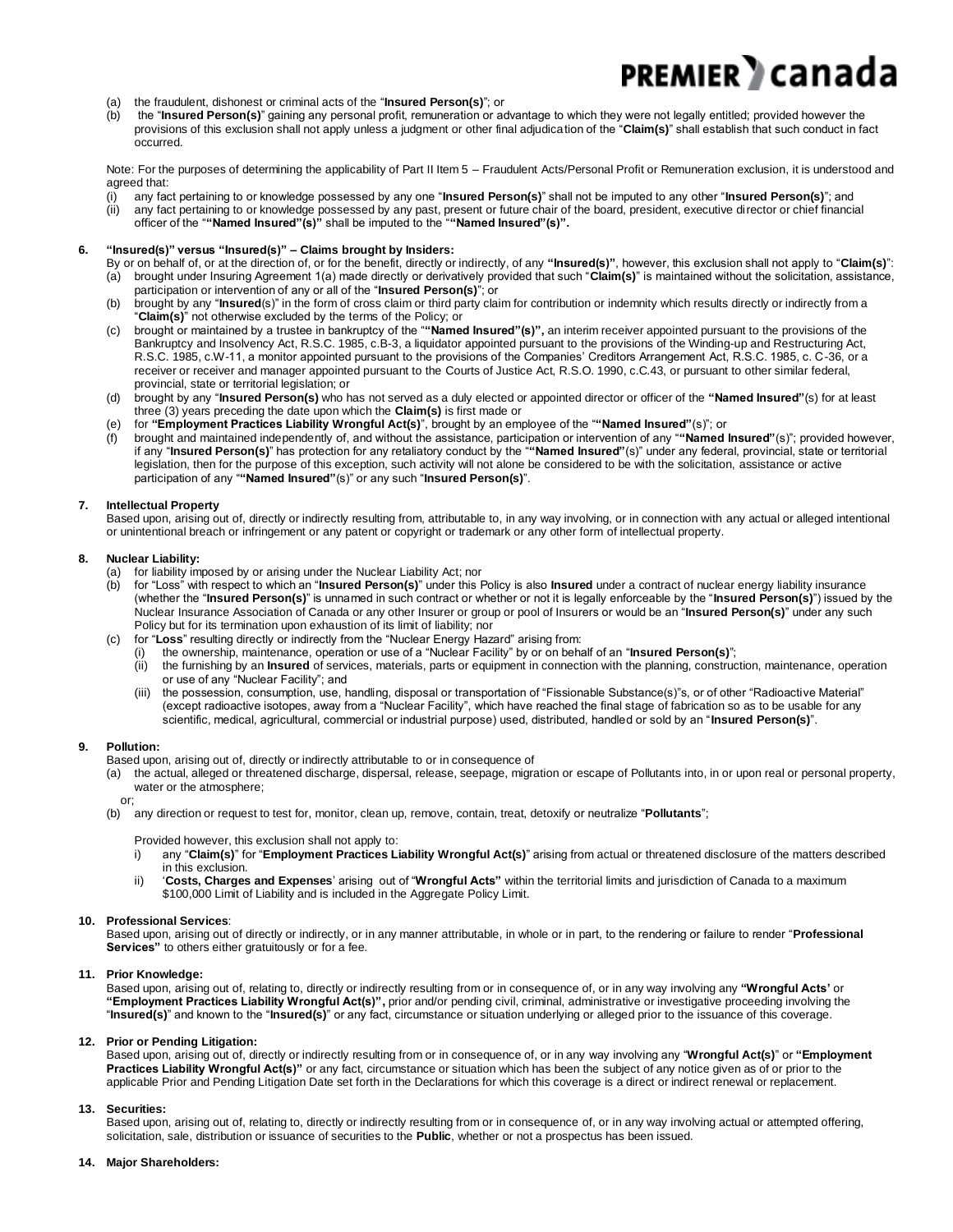

Made or instigated by or on behalf of, or for, the benefit of any person or entity holding beneficially or otherwise more than 25% of the issued share capital of the **"Named Insured(s)".**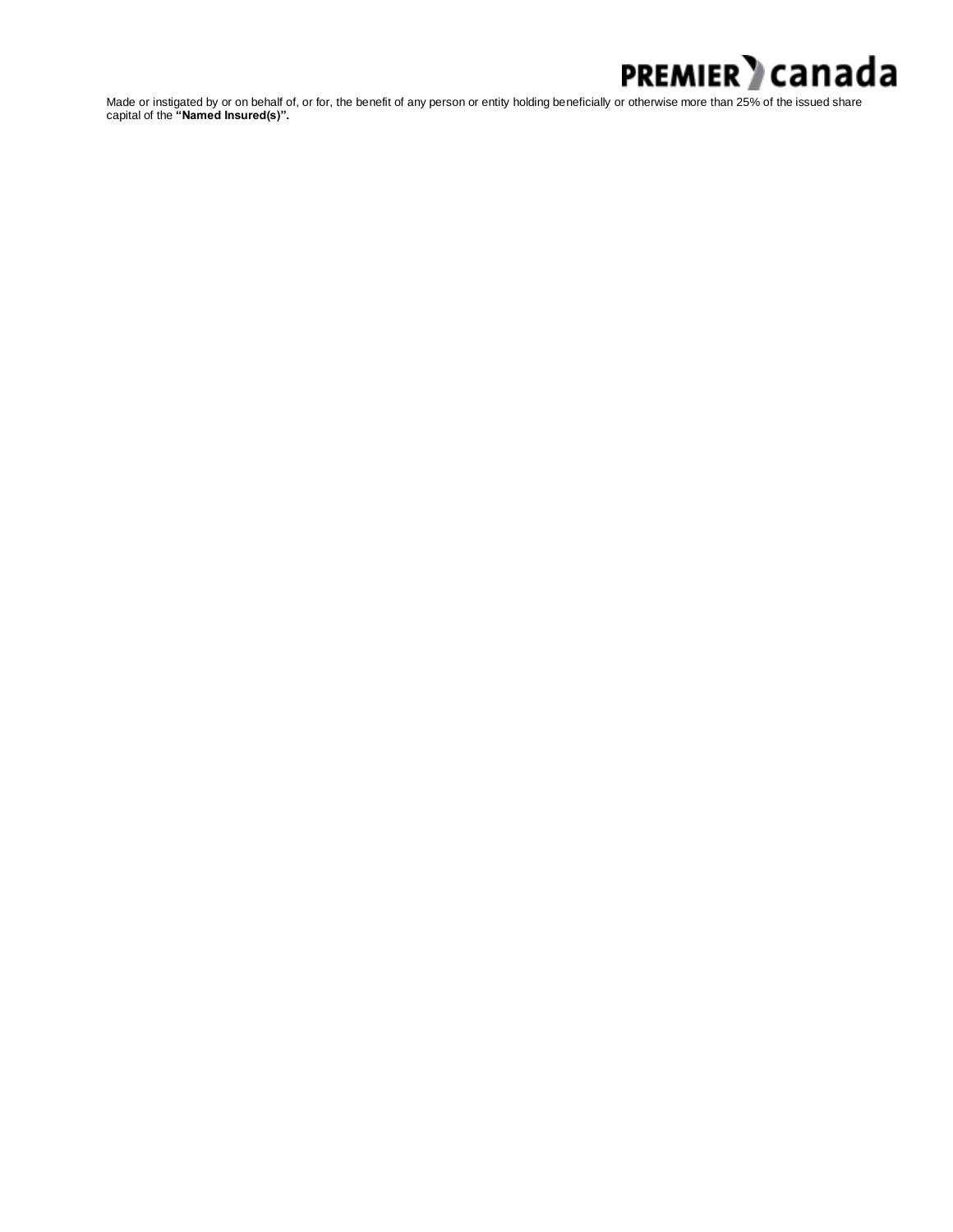# PREMIER DCanada

#### **15. Subsidiaries:**

Arising out of any "**Wrongful Act(s)**" or **"Employment Practices Liability Wrongful Act(s)"** committed or alleged to have been committed by the "**Insured Person(s)**" of any "**Subsidiary**" occurring prior to the date such entity became a "**Subsidiary**" or after such entity ceased to be a "**Subsidiary**". Furthermore, there shall be no protection under this Policy for any individuals who only became "**Insured Person(s)**" of the "**Subsidiary**" after it ceased to be a "**Subsidiary**".

#### **16. Fiduciary Liability**:

Based upon, arising out of, directly or indirectly resulting from or in consequence of the administration of any Employee Defined Benefit Pension Plan.

#### **Part III**

#### **Policy Definitions**

As used in this policy, the following words or expressions shall mean:

#### **1. "Claim(s)":**

- (a) A written or oral demand for monetary or non-monetary relief; or,<br>(b) A civil, criminal, administrative, regulatory or arbitration proceedin
	- A civil, criminal, administrative, regulatory or arbitration proceeding for monetary or non-monetary relief which is commenced by:
		- a Writ of Summons, statement of claim or similar originating legal document; or
		- (ii) return of a summons, information or similar document (in the case of a criminal proceeding).

#### . **2. "Costs, Charges and Expenses":**

Reasonable and necessary legal fees and expenses incurred by the "**Insured**(s)" solely in the defense of any "**Claim(s)**" and appeals there from, or in connection with an appearance before any administrative tribunal and/or board of enquiry, and cost of attachment or similar bonds; provided, however, "**Costs, Charges and Expenses**" shall not include the following:

(a) salaries, wages, overhead or benefit expenses associated with officers or employees of the **"Named Insured(s)"**; or

(b) any amounts incurred in defense of any "**Claim(s)**" for which any other Insurer has a duty to defend, regardless of whether or not such other Insurer undertakes such duty.

#### **3. "Deductible"**

The amount the **Insured** is required and obligated to pay by the insurance policy.

#### **4.** "**Employee Benefit Plan"**

Any dental, medical, life and accident or employee profit sharing plan which at the inception date of the Policy, is sponsored by the **"Named Insured",**  except any multi-employer plan. Including any "**Employee Benefit Plan"** acquired or created during the "**Policy Period"**, but only with respect to **"Wrongful Acts"or "Employment Practices Liability Wrongful Act(s)"** occurring subsequent to the date of such acquisition or creation. **"Employee Benefit Plan"** does not include any, defined benefits, employee pension plan or welfare benefit plan.

#### **5. "Employment Practices Liability Wrongful Act(s)":**

The following acts related to employment if alleged by or on behalf of **any past, present or future employee of the "Named Insured' or any applicant for employment with the 'Named Insured(s)**

- (a) discrimination;
- (b) wrongful dismissal, discharge or termination of employment, whether actual or constructive;
- employment related misrepresentation, whether written or oral;
- (d) wrongful failure to employ or promote or grant tenure;
- (e) sexual or workplace harassment of any kind;
- (f) failure to create or enforce adequate workplace or employment policies and procedures;
- (g) wrongful discipline, denial of training, deprivation of career opportunity, negligent evaluation including defamatory statements made in connection with an employee reference;
- (h) retaliation;
- (i) employment related libel, slander, defamation, humiliation or invasion of privacy; or
- (j) breach of an employment agreement whether written or oral, other than a collective bargaining agreement.

#### **6. "Fissionable Substance(s)":**

Any prescribed substances that is, or from which can be obtained a substance capable of releasing atomic energy by nuclear fission.

#### **7. "Insolvency":**

- (a) The appointment of a Receiver or a Receiver Manager of the "**Named Insured**(s)";
- (b) The filing of a proposal or plan of arrangement by the "**Named Insured**(s)" pursuant to the provisions of the Companies' Creditors Arrangement Act, R.S.C. 1985, c. C-36, or similar federal, provincial, territorial or state legislation; or
- (c) The "**"Named Insured"**(s)" filing a proposal, assignment or being placed in bankruptcy pursuant to the Bankruptcy and Insolvency Act, R.S.C. 1985, c. B-3, as amended.

#### **8. "Insured Person(s)": "You" "Your"**

Applicable to **Non-Profit Organization**

- (a) Any persons who were or now are directors, officers (including de facto directors and officers), trustees, volunteers or members of any duly constituted committee of the "**Named Insured**(s)";
- (b) The functional equivalent of any duly elected or appointed director or officer of the "**Named Insured**(s)" in a foreign jurisdiction.
- (c) The estates, heirs, legal representatives or assigns of directors, officers, trustees, employees, volunteers or members of any such committees in the event of their death, incompetency, "Insolvency" or bankruptcy.
- (d) any past, present and future employee of the "**Named Insured**(s)" including part-time, seasonal and temporary employee, but not an independent contractor,

#### Applicable to **Private Companies**

- (a) Any persons who were or now are directors, officers (including de facto directors and officers), or trustees of the "**Named Insured**(s)";
- (b) The functional equivalent of any duly elected or appointed director or officer of the **"Named Insured(s)"** in a foreign jurisdiction.
- (c) The estates, heirs, legal representatives or assigns of directors, officers in the event of their death, incompetency, "**Insolvency**" or bankruptcy.
- (d) any past, present and future employee of the **"Named Insured(s)"** including part-time, seasonal and temporary employee, but not an independent contractor,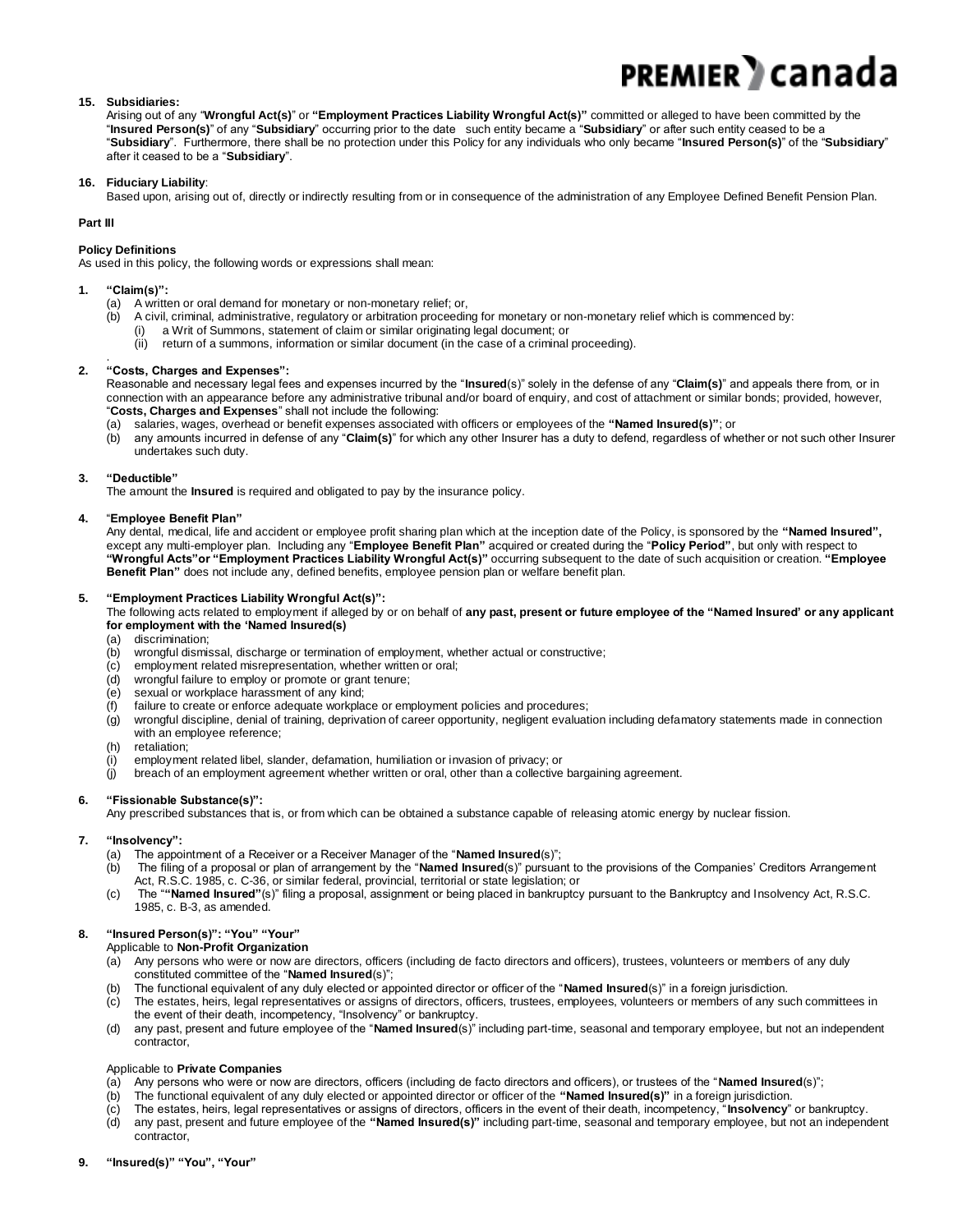The "**Insured Person(s)**" and the "**"Named Insured"**(s)"

#### **10. "Insurer" "Company" "we"**

Shall mean the insurance companies whose names appear in the Declarations.

#### **11. Inter-related Wrongful Act(s)":**

Any "**Wrongful Act(s)**" or **"Employment Practices Liability Wrongful Act(s)"** that has a common nexus, any fact, circumstance, situation, event, transaction, series of facts, circumstances, situations, events or transactions.

#### **12. "Loss":**

Any "**Costs, Charges and Expenses**", damages, settlement and judgment including taxable costs, pre-judgment interest and any post-judgment interest providing, however, that "**Loss**" shall not include:

- (a) criminal or civil fines or taxes;
- (b) penalties imposed by law;
- (c) liability for matters which are uninsurable under the law pursuant to which this Policy shall be construed;;
- (d) amounts based upon, arising out of, or attributable to any liability of the "**Named Insured**(s)" under any contract or agreement, either oral or
	- written, except to the extent set out in Part II Item 2.(a), 2.(b) and 2.(c);
- (e) damages for the failure to afford reasonable notice upon the termination of an employment contract;

However, with respect to coverage provided by Insuring Agreement 1(a) "**Loss**" shall include:

- (i) taxes and related penalties assessed against a director based upon, arising out of or attributable to the failure to deduct, withhold or remit tax from a payment of salary or wages of an employee under the provisions of any federal, provincial, territorial, local statutory, ci vil or common law;
	- any amount constituting payment of wages and similar provisions of any federal, provincial, territorial, or local statutory, civil or common law; and
- (iii) unpaid tax liabilities of the "**Named Insured**(s)" arising under the federal laws of Canada, or similar provisions of any provincial, territorial or local law due to the "Insolvency" of the "**Named Insured**(s)".

#### **13. "Named Insured(s)":**

- (a) The legal entity as Named in the Declarations;
- (b) Any "**Subsidiary**" of such legal entity, which existed prior to or at the inception date of this Policy, provided such "**Subsidiary**" is Named in the application for this Policy;
- (c) Any "**Subsidiary**" or such legal entity which is acquired or created subsequent to the inception date of this Policy, subject to the provisions of Part  $III -$ Item 20.

#### **14. "Nuclear Energy Hazard":**

The radioactive toxic, explosive or other hazardous properties of "Radioactive Material".

#### **15. "Nuclear Facility":**

- (a) Any apparatus designed or used to sustain nuclear fission in a self-supporting chain reaction or to contain a critical mass of plutonium, thorium and uranium or any one or more of them;
- (b) Any equipment or device designed or used for:
	- (i) separating the isotopes of plutonium, thorium and uranium or any one of more of them;
	- (ii) processing or utilizing spent fuel; or
	- (iii) handling, processing or packaging waste;
- (c) Any equipment or device used for the processing, fabricating or alloying of plutonium, thorium or uranium enriched in the isotope uranium 233 or in the isotope uranium 235, or any one or more of them if at any time the total amount of such material in the custody of the "**Insured Person(s)**" at the premises where such equipment or device is located consists of or contains more than 25 grams of plutonium or uranium 233 or any combination thereof, or more than 250 grams of uranium 235;
- (d) Any structure, basin, excavation, premises or place prepared or used for the storage or disposal of waste "Radioactive Material" and includes the site on which any of the foregoing is located, together with all operations conducted thereon and all premises used for such operations.

#### **16. "Policy Period":**

The period shown on the Declarations. If this Policy is cancelled, the "**Policy Period**" shall be amended accordingly. If the Discovery Period is exercised in accordance with Part 1, Item 9 – Discovery Period, it shall be part of the last "**Policy Period**" and not an additional period.

#### **17. "Pollutant(s)":**

Any solid, liquid, gaseous or thermal irritant or contaminant including smoke, odour, vapour, soot, fumes, acids, alkalis, chemicals, waste, reconditioned waste, waste water, reclaimed materials, asbestos or asbestos products, lead or lead products, mould of any type, oil or oil products, infectious, medical or biological waste, or any noise located anywhere in the world.

#### **18. Professional Services**:

Services rendered requiring specialized knowledge and skill acquired through rigorous intellectual training.

#### **19. "Radioactive Material":**

Uranium, thorium, plutonium, neptunium, their respective derivatives and compounds, radioactive isotopes of other elements and any other substances that the Atomic Energy Control Board may, by regulation, designate as being prescribed substances capable of releasing atomic energy, or as being requisite for the production, use or application of atomic energy.

#### **20. "Subsidiary":**

- (a) any legal entity more than 50% owned by the "**Named Insured**(s)" either directly or indirectly, on or before the inception date of this Policy; or
- (b) any legal entity acquired or created subsequent to the inception date of this Policy whose assets are more than 50% owned by the "**Named Insured**(s)" either directly or indirectly, and whose assets do not exceed 30% of the consolidated assets of the "**Named Insured**(s)" as of the inception date of this Policy; or
- (c) any legal entity acquired or created subsequent to the inception date of this Policy whose assets are more than 50% owned by the "**Named Insured**(s)" either directly or indirectly, and whose assets exceed 30% of the consolidated assets of the "**Named Insured**(s)" as of the inception date of this policy, but such organization shall be a "**Subsidiary**" only:
	- (i) for a period of ninety (90) days from the date it became a "**Subsidiary**"; or
	- (ii) until the "**Policy Period**" ends, whichever occurs first; and provided written notice of such acquisition or creation has been given to "**Premier"**, and specific application has been submitted on the "**Premier**'**s**" form in use at the time, together with such documentation and information as "**Premier"** may require, all within ninety (90) days after the effective date of such acquisition or creation. Coverage shall not be afforded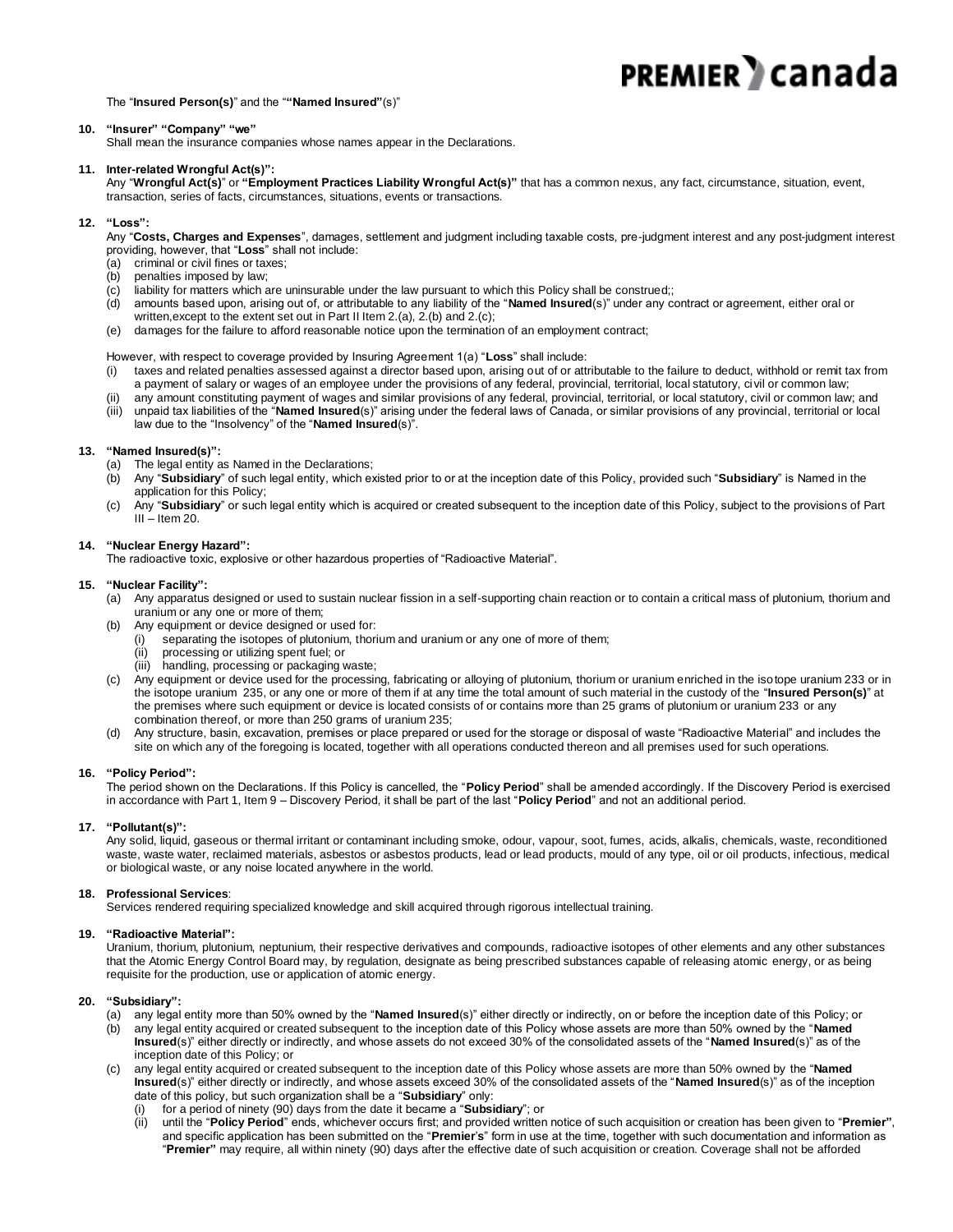following such ninety (90) day period unless the "**Insurer"** has agreed to provide such coverage, subject to any premium adjustment and/or coverage revision that may be required by the "**Insurer"**.

**PREMIER** I Cana

#### **21. "Wrongful Act(s)":**

- (a) any actual or alleged error or misstatement or misleading statement, act or omission, neglect or breach of duty including fiduciary or statutory duty, other than an "**Employment Practices Liability Wrongful Act(s)**" by any "**Insured Person(s)**" in the discharge of their duties, individually or collectively in their capacity with the **"Named Insured(s)"**;
- (b) any actual or alleged error, misstatement, misleading statement, act or omission, neglect or breach of duty, other than an "**Employment Practices Liability Wrongful Act(s)**" by the **"Named Insured(s)"** but only in respect to Insuring Agreement 1(C);

#### **22. "Outside Non-Profit Entity"**

Any legally constituted non-profit organization or association

#### **23. "Premier"**

The Insurance manager whose name and address appear in the Declarations and who is authorized to be the agent of the **"Insurer"** for the purpose of issuing this policy, receiving notices and managing **"Claim(s)"** on behalf of the **"Insurer"**. **"Premier"** is not a party to this contract of insurance.

#### **24. "Public"**

Investors conducting the buying and selling of securities on a public exchange. This does not include members of co-operative holding shares in such co-operative or mutual organization.

#### **Part IV**

#### **Policy Conditions**

**Our liability is conditional upon you fulfilling your obligations to comply with the Policy Conditions.**

#### A. 1. **Action against the "Insurer"**

No action shall lie against the **"Insurer"** for the enforcement of any entitlement under this Policy. All disputes under the Policy shall be resolved by way of arbitration in accordance with Part IV, Item 4 – Arbitration.

#### 2**. Adjustment**

This Policy is issued and the premium computed on the basis of the information submitted to "**Premier"** as part of the application referred to in the declarations. "**Premier"** may require premium adjustment and coverage revision in the event:

- (a) the "**Named Insured(s)**" acquires any other entity; or
- (b) the "**Named Insured(s)**" creates or acquires a "**Subsidiary**" subsequent to the inception date of the Policy. Where the value of the assets of such acquisition or creation represents more than thirty (30) per cent of the "**Named Insured(s)**" total assets prior to the acquisition or creation, the "**Named Insured(s)**" agrees to give notice to "**Premier"** in writing no later than ninety (90) days after the effective date of such event and to furnish such information in connection therewith as "**Premier"** may require.

#### 3**. Allocation**

If any "**Claim(s)**" made against the "**Insured(s)**" includes both covered and uncovered matters**,** or is made against any "insured(s)" and any other party or parties not covered under this Policy, the "**Insurer"** and the "**Insured(s)**" agree to allocate the "**Loss**" amounts as follows:

- (i) with respect to "**Costs, Charges and Expenses**", the "**Insured**(s)" and "**Insurer"** agree to use their best efforts to determine a fair and proper allocation between covered matters and uncovered matters based on the relative legal and financial exposures of all parties to such matters. The **"Insurer"** shall not be liable under this policy for the portion of such amounts allocated to "**Costs, Charges and Expenses** for **"Loss"** not covered by this policy.
- (ii) with respect to **"Loss"** other than **Costs Charges and Expenses**", the "**Insured**(s)" and "**Insurer"** agree to use their best efforts to determine a fair and proper allocation between covered "**Loss"** and uncovered "**Loss"** based on the relative legal and financial exposures of all parties to such matters. The **"Insurer"** shall not be liable under this policy for the portion of such amounts allocated to **"Loss"** not covered by this policy.
- (iii) If the **"Insured(s)"** and **"Insurer"** cannot agree on a fair allocation under item (ii) the **"Insurer"** shall advance payment of loss on a current basis pursuant to the terms of this policy, which the **"Insurer"** determines to be a covered loss until a different allocation is determined in accordance with Part IV Conditions Item 4 Arbitration.

#### 4**. Arbitration**

Any dispute between the "**Insured**(s)" and the **"Insurer"** arising in connection with or relating to this Policy shall be submitted to binding arbitration in accordance with the commercial arbitration legislation that applies in the jurisdiction of the "**"Named Insured"**(s)" as stated in the Declarations. The arbitration panel shall consist of one arbitrator selected by the "**Insured**(s)", one arbitrator selected by the **"Insurer"** and a third independent arbitrator selected by the first two arbitrators. If all parties consent, the arbitration can proceed with a single arbitrator in any such arbitration, each party will bear its own legal fees and expenses but the costs and expenses of the arbitration, including the arbitrators, shall be shared equally by the parties to the dispute unless otherwise agreed

#### 5**. Assignment**

No assignment of interest under this Policy shall bind the **"Insurer"** until the "**Insurer**'s" consent is endorsed hereon.

#### 6**. Assistance and Co-operation of the Insured**

The "**Insured**(s)" shall co-operate with "**Premier"** in the investigation and defense of any "**Claim(s)**", the investigation of the availability of coverage under this Policy, and the prosecution of the subrogated "**Claim(s)**", and shall give to "**Premier"** such information and written statements as "**Premier"** may require, attend examinations for discovery, hearings and trials and give evidence in connection with the defense of such "**Claim(s)**", all without charge to the "**Insurer"**. The "**Insured**(s)" shall not voluntarily make any payment, assume any liability or obligation or incur any expense, without the prior written consent of "**Premier"**.

#### 7**. Authorization**

By acceptance of this policy, the "**Named Insured(s)**" per the Declarations agree to act on behalf of all "**Insured(s)**" with respect to the giving of all notices to the "**Premier"** as required herein, the receiving of notices of "**Claim(s)**" or cancellation, the payment of premiums, and the receiving of any return premiums that may become due under this Policy, and the "**Insured(s)**" agree that the "**Named** Insured(s)" shall act on their behalf. As respects the giving of notice to exercise the Discovery Period under Part 1, Item 9, the "**Insured Person(s)**" may give such notice directly to the "**Premier"**.

#### 8. **Currency**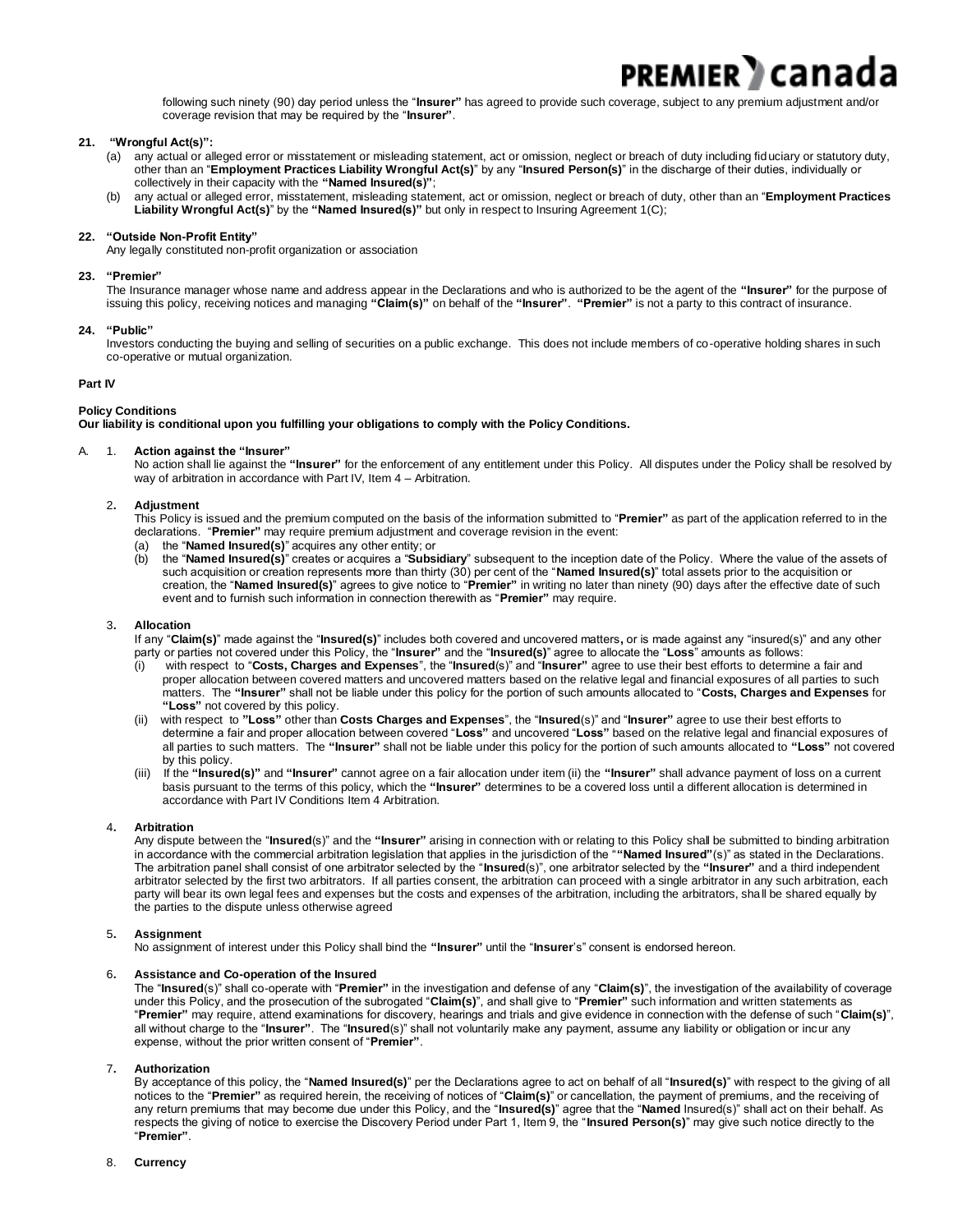

Except as otherwise stated, all limits of insurance, premiums and other amounts as expressed in this Policy are in Canadian currency.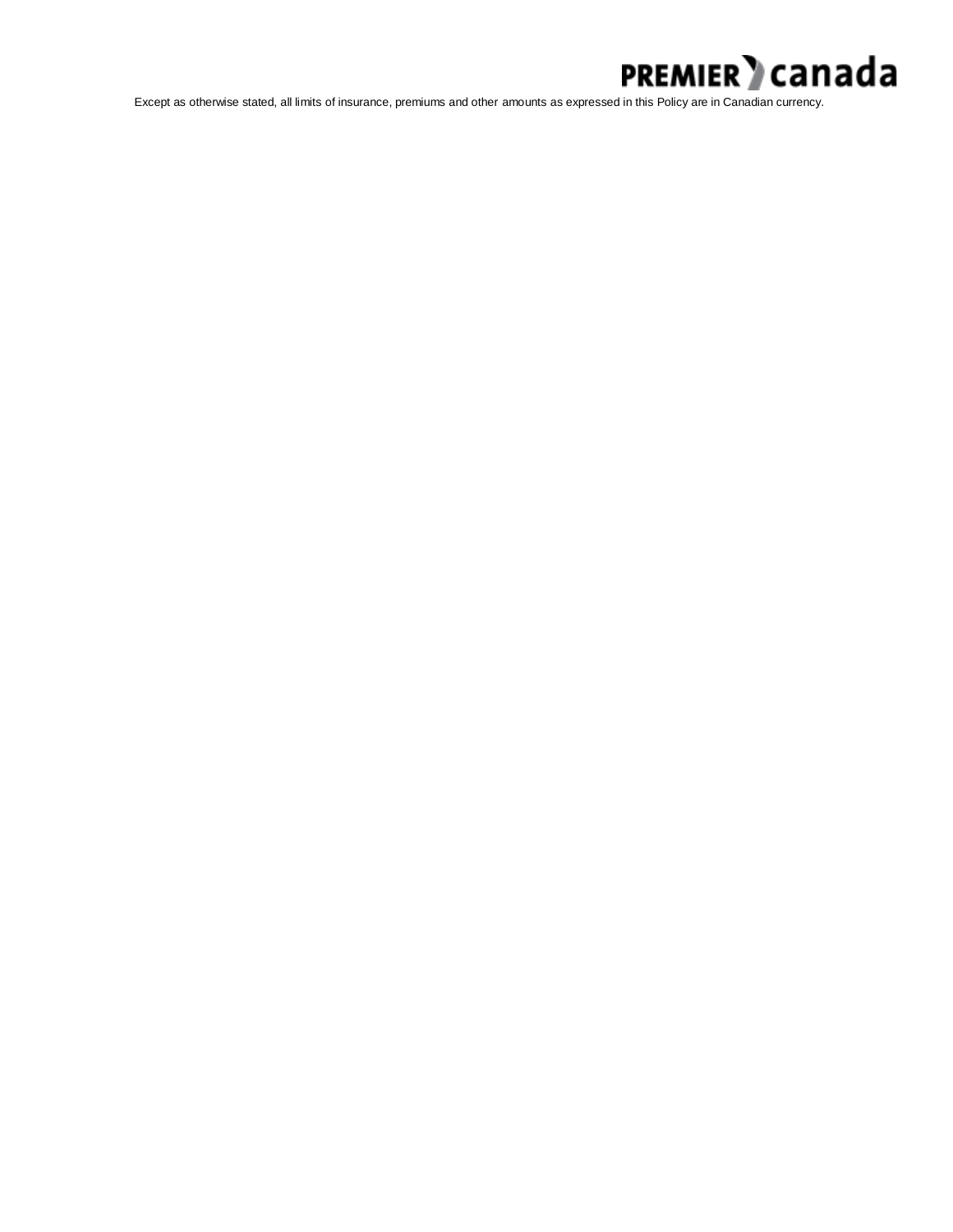#### 9. **Cancellation**

This Policy may be cancelled:

- (a) by the **Insurer** giving to the "**Named Insured(s)**", by registered mail, fifteen (15) days notice of cancellation if cancellation is due to nonpayment of premium;
- (b) by the "**Named Insured**(s)", giving written notice at any time. Cancellation will take effect on the date that written notice given by the "**Named Insured(s)**" is received by "**Premier"** or at a later date if specified therein. "**Insurer"** will refund the unearned premium on a short-rate basis, but in no event shall the short-rate premium for the cancelled time be deemed to be less than any minimum retained premium specified. This Policy may not be cancelled during the Discovery Period.

#### 10**. Changes**

This Policy contains all the agreements between the "**Insured**(s)" and the **"Insurer"** concerning the insurance afforded. The "**"Named Insured"**(s)" shown in the Schedule is authorized to make changes in the terms of this Policy with the "**Insurer**'s" consent. The terms of this Policy may be amended or waived only by endorsement issued by the **"Insurer"** and made a part of this Policy.

#### 11**. Sale or Dissolution**

If, during the **Policy Period**, a transaction occurs wherein another entity gains control of the "**Named Insured**(s)" through the acquisition of more than fifty per cent (50%) of the assets of the "**Named Insured**(s)", the "**Named Insured**(s)" merges into another entity or consolidates with another entity such that the "**Named Insured**(s)" is not the surviving entity, or the "**Named Insured**(s)" ceases to qualify as a non-profit entity under any federal, provincial or territorial legislation:

- (a) the "**Named Insured(s)**" must give written notice of such transaction to **"Premier"** within ninety (90) days after the effective date of such transaction and provide "**Premier"** with such information in connection therewith as "**Premier"** may deem necessary;
- (b) this Policy shall continue in full force and effect, but only with respect to "**Claim(s)**" for "**Wrongful Act(s)**" committed on or before the effective date of such transaction; and the entire premium for this Policy shall be deemed earned as of the date of such transaction.

#### 12. **"Inter-Related Wrongful Act(s)" and Date of Claim(s)**

More than one "**Claim(s)**" involving either the same "Wrongful Act" or an "**Inter-related Wrongful Act(s)**" shall constitute a single "**Claim(s)**" and such single "**Claim(s)**" shall be deemed to have been first made at the earliest of either:

- (a) the time the earliest "**Claim(s)**" was made and reported in accordance with Part IV, Item 14(a); or
- (b) the earliest time in which notice was given under any insurance Policy of any actual or alleged "**Wrongful Act(s)**" or **"Employment Practices Liability Wrongful Act(s)"** which is the basis of any "**Claim(s)**".

#### 13. **Non- Rescindable**

This policy may not be rescinded by the **"Insurer"** solely with respect to coverage provided to the **Insured Person(s)** for Claims for which the Entity is not permitted to indemnify them or cannot indemnify them due to its financial **insolvency**.

#### 14. **Notice of Claim(s)**

- (a) If during the "**Policy Period**" or Discovery Period, any "**Claim(s)**" is made against the "**Insured**(s)", the "**Insured**(s)" shall, as a condition precedent to their right to coverage under this policy, give to "**Premier"** notice in writing as soon as practicable, but in no event later than 60 days after the termination date of this policy, of any such "**Claim(s)**".
- (b) If during the "**Policy Period**" or the Discovery Period:
	- (i) the "**Insured**(s)" shall receive written or oral notice from any party that it is the intention of such party to hold the "**Insured**(s)" responsible for a "**Wrongful Act(s)**"; or,
	- (ii) The "**Insured**(s)" shall become aware of any fact, circumstance or situation which may reasonably be expected to give rise to a

"**Claim(s)**" being made against the "**Insured**(s)" for a "**Wrongful Act(s)**" or **"Employment Practices Liability Wrongful Act(s)"**; And shall in either case during such period give written notice as soon as practicable to "**Premier"** of the receipt of such written or oral notice under Part IV, Item 14(b) (i) – Notice of "**Claim(s)**" or of such fact, circumstance or situation under Part IV, Item 14 (b) (ii) - Notice of "**Claim(s)**" then any "**Claim(s)**" which is subsequently made against the "**Insured**(s)" arising out of such "**Wrongful Act(s)**" or **"Employment Practices Liability Wrongful Act(s)"** shall for the purpose of this Policy be treated as a "**Claim(s)**" made during the "**Policy Period**" or Discovery Period.

- (c) The "**Insured**(s)", following the furnishing of notice as provided in paragraphs (a), (b) and (c) of this section shall, as soon as practicable, furnish "**Premier"** with:
	- (i) names of potential Claimants and a description of the specific "**Wrongful Act(s)**" or **"Employment Practices Liability Wrongful Act(s)"** which forms the basis of their potential "**Claim(s)**", including the specific date(s) of the alleged "**Wrongful Act(s)**";
	- (ii) The identity of the specific **Insured**(s) allegedly responsible for such specific "**Wrongful Act(s)**" or **"Employment Practices Liability Wrongful Act(s)"**;
	- (iii) The consequences which have resulted or may result from such specific "**Wrongful Act(s)**"or **"Employment Practices Liability Wrongful Act(s)"**;
	- (iv) The nature of the potential monetary damages or non-monetary relief which may be sought in consequence of such specific "**Wrongful Act(s)**" or **"Employment Practices Liability Wrongful Act(s)"**; and,
	- (v) the circumstances by which the "**Insured**(s)" first became aware of such specific "**Wrongful Act(s)**" or **"Employment Practices Liability Wrongful Act(s)"**. "**Premier"** shall have the right to examine under oath any "**Insured Person(s)**" of the "**Named Insured**(s)" at any time following the furnishing of such notice. Any notice shall be deemed to be given and received on the day and at the time it is so received by "**Premier"** at the address indicated in the Declarations.

#### 15. **Order of Payments**

If "**Loss**" from any "**Claim(s)**" covered under this Policy exceeds the remaining applicable Limit of Liability as set forth in Item 1 of the Declarations: (a) The **"Insurer"** will first pay "**Loss**" for such "**Claim(s)**" to which Insuring Agreement 1(a) applies; then

(b) To the extent that any amount of the applicable Limit of Liability shall remain available, the **"Insurer"** shall pay "**Loss**" for such "**Claim(s)**" to which Insuring Agreements 1(b) and 1(c) apply.

#### 16. **Other Insurance**

If other valid and collectable insurance is available to any "**Insured**(s)" for any "**Loss**" that is covered under this policy, the **"Insurer"** under this Policy shall be liable for only the excess, if any, of any "**Loss**" over the applicable limit of the other insurance covering such "**Loss**".

This Policy shall not contribute to any "**Claim(s)**" that is less than or equal to the applicable limit of the other insurance covering such "**Claim(s)**". In the event that any part of such other valid and collectible insurance is provided by another Policy of any member company of the Co-operators Group, the "**Insurer**'s" liability hereon shall be reduced by the amount payable under such other policy.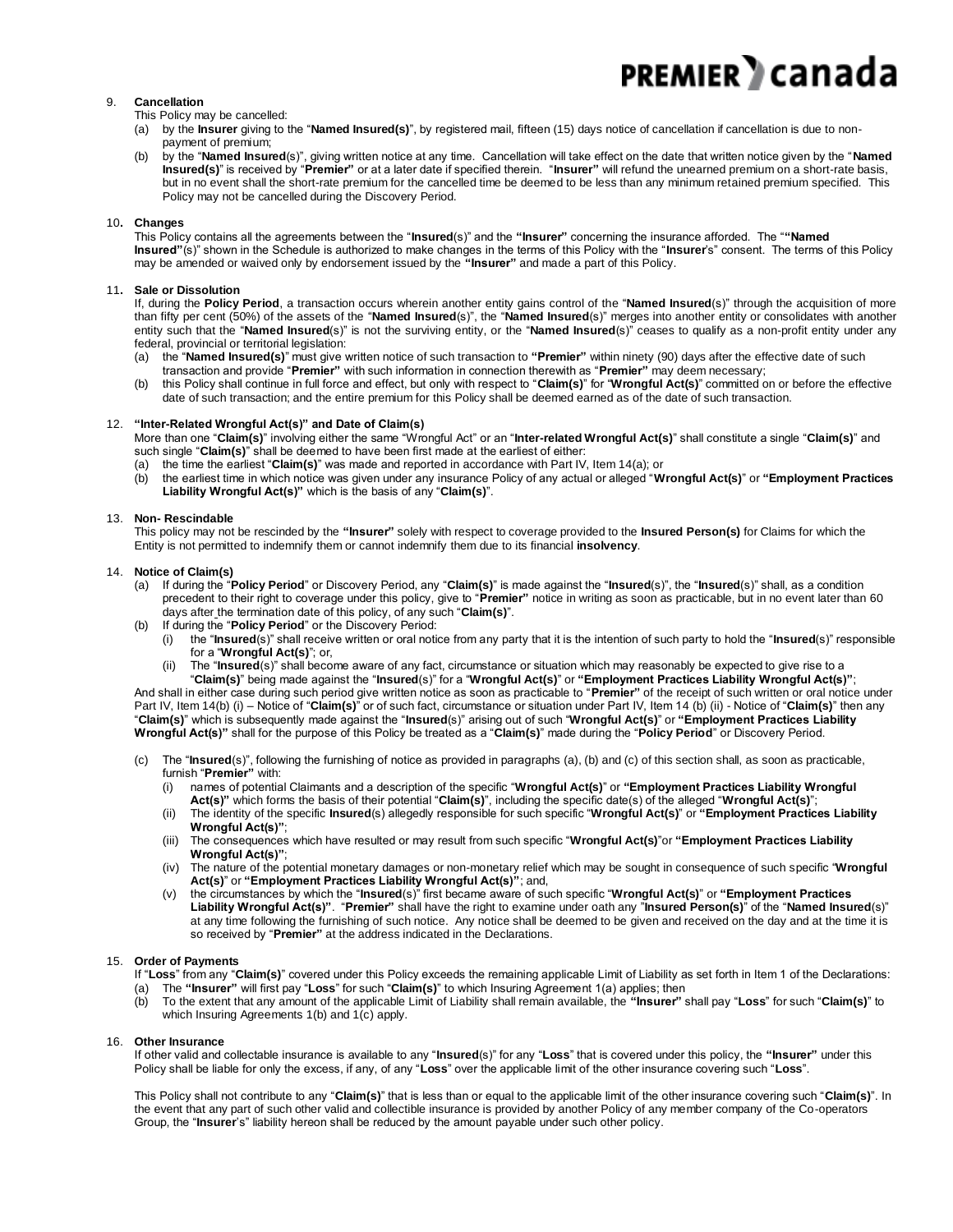#### 17. **Severability of Application**

In the event that the Application contains misrepresentations or material non-disclosures which materially affect either the acceptance of the risk or the hazard assumed by the **"Insurer"** under this Policy, this Policy shall be void and of no effect whatsoever, but only as against any "**Insured** Person(s)" who completed or signed the Application or had actual knowledge of such misrepresentation. However, Insuring Agreement 1(a) of this Policy shall not be rescinded by the "**Insurer"**.

Nothing in this clause shall increase the "**Insurer**'s" maximum liability as set forth in Part I, Item 4 – Limit of Liability and **"Deductible"** of this Policy.

#### 18**. Statutory Conformity**

Terms of this policy, which are in conflict with the statutes of the province or territory where the "**Named Insured**(s)" has its main address, are hereby amended to conform to such statutes.

#### 19**. Subrogation**

In the event of any payment under this policy, the **"Insurer"** shall be subrogated to the extent of such payment to all rights or recovery therefore, and the "**"Named Insured**(s)" or the "**Insured Person(s)**" shall execute all papers required and shall do everything that may be necessary to secure such rights including the execution of such documents necessary to enable the **"Insurer"** effectively to bring suit in the name of the "**Named Insured**(s)" or the "**Insured Person(s)**".